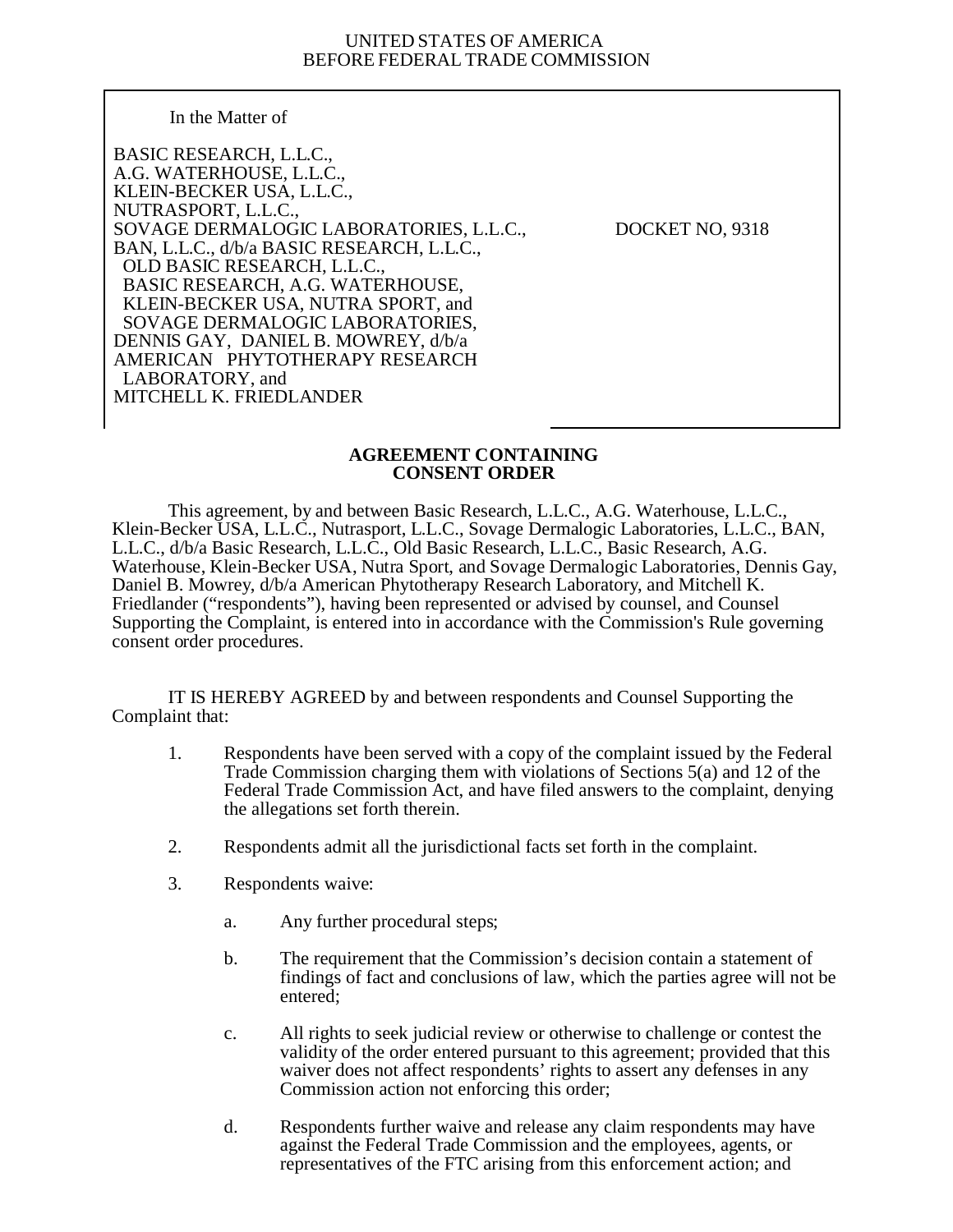- e. Respondents shall cause a dismissal of the litigation entitled *Carter-Reed Company, LLC v. Federal Trade Commission*, pending in the United States District Court for the District of Utah, Civil No. 2:04cv001142DB, and agree that it will not be re-filed to challenge or contest the validity of this Order, or any FTC agency action that has been taken against respondents prior to this agreement.
- 4. This agreement shall not become part of the public record of the proceeding unless and until it is accepted by the Commission. If this agreement is accepted by the Commission, it will be placed on the public record for a period of thirty (30) days and information about it publicly released. The Commission thereafter may either withdraw its acceptance of this agreement and so notify respondents, in which event it will take such action as it may consider appropriate, or issue and serve its decision in disposition of the proceeding.
- 5. This agreement is for settlement purposes only and does not constitute an admission by respondents that the law has been violated as alleged in the complaint, or that the facts as alleged in the complaint, other than the jurisdictional facts, are true.
- 6. This agreement contemplates that, if it is accepted by the Commission, and if such acceptance is not subsequently withdrawn by the Commission pursuant to the provisions of Rule 3.25(f) of the Commission's Rules, the Commission may, without further notice to respondents, (1) issue its decision containing the following order in disposition of the proceeding, and (2) make information about it public. When so entered, the order shall have the same force and effect and may be altered, modified, or set aside in the same manner and within the same time provided by statute for other orders. The order shall become final upon service. Delivery of the decision and order to each respondent's address as stated in this agreement by any means specified in Rule  $4.\overline{4}(a)$  of the Commission's Rules shall constitute service. Respondents waive any right they may have to any other manner of service. The complaint may be used in construing the terms of the order. No agreement, understanding, representation, or interpretation not contained in the order or in the agreement may be used to vary or contradict the terms of the order.

# **ORDER**

# DEFINITIONS

For purposes of this order, the following definitions shall apply:

1. "Commerce" shall mean as defined in Section 4 of the Federal Trade Commission Act, 15 U.S.C. § 44.

2. "Competent and reliable scientific evidence" shall mean tests, analyses, research, studies, or other evidence based on the expertise of professionals in the relevant area, that has been conducted and evaluated in an objective manner by persons qualified to do so, using procedures generally accepted in the profession to yield accurate and reliable results.

3. "Endorser" and "endorsement" shall mean as defined in 16 C.F.R. 2.55.0(b).

4. "Food" and "drug" shall mean as defined in Section 15 of the Federal Trade Commission Act, 15 U.S.C. § 55.

5. Unless otherwise specified, "respondents" shall mean Basic Research, L.L.C., A.G. Waterhouse, L.L.C., Klein-Becker USA, L.L.C., Nutrasport, L.L.C., Sovage Dermalogic Laboratories, L.L.C., BAN, L.L.C., d/b/a Basic Research, L.L.C., Old Basic Research, L.L.C., Basic Research, A.G. Waterhouse, Klein-Becker USA, Nutra Sport, and Sovage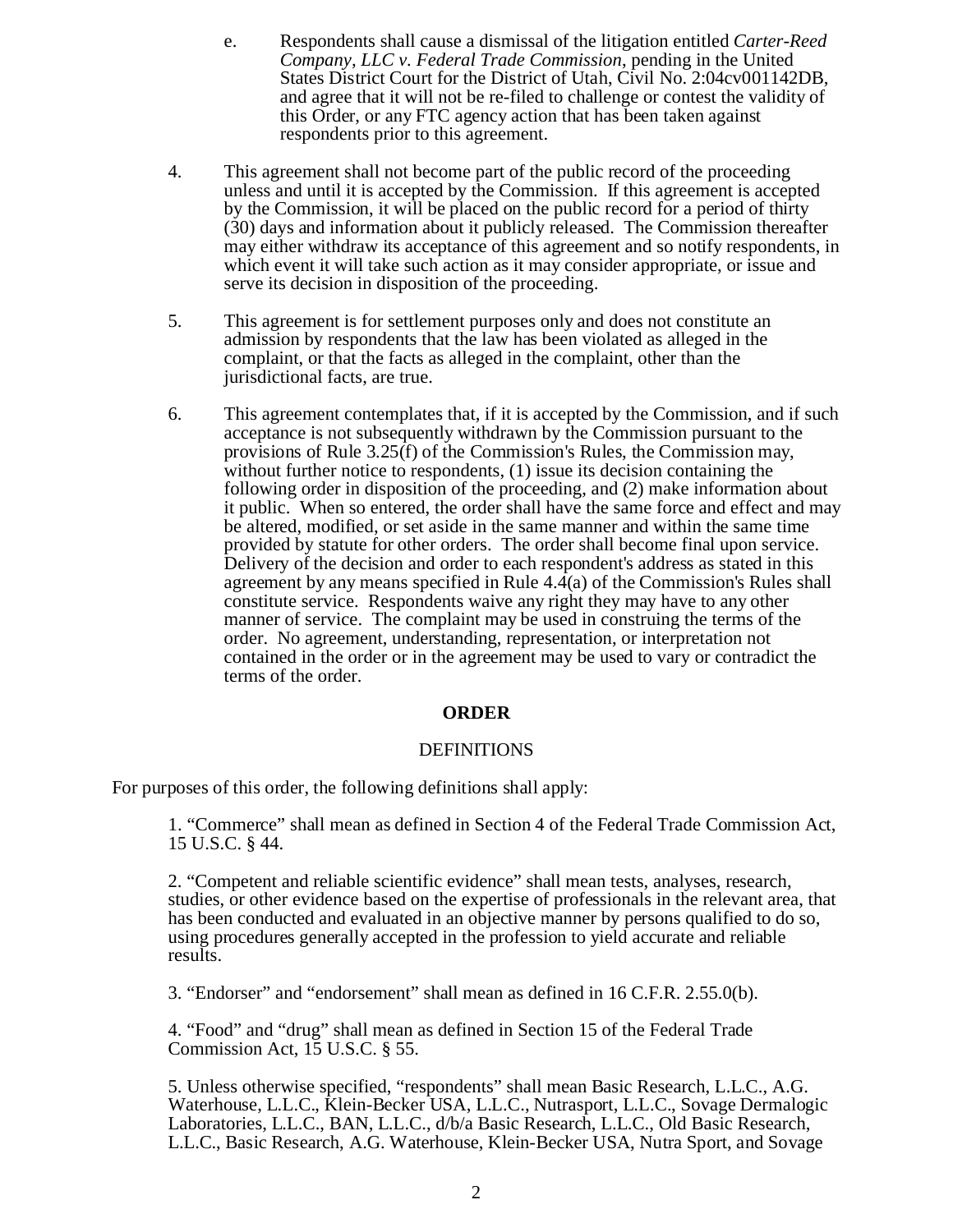Dermalogic Laboratories, Dennis Gay, Daniel B. Mowrey, and Mitchell K. Friedlander, and each of the above's successors and assigns, and their officers, agents, representatives, and employees.

6. "Substantially similar product" shall mean any product that is substantially similar in ingredients, composition, and properties.

I.

**IT IS ORDERED** that respondents, directly or through any corporation, subsidiary, division, or other device, in connection with the manufacturing, labeling, advertising, promotion, offering for sale, sale, or distribution of Dermalin-APg, Cutting Gel, Tummy Flattening Gel, Leptoprin, Anorex, PediaLean, or any substantially similar product, in or affecting commerce, shall not represent, in any manner, expressly or by implication, including through the use of the names "Cutting Gel," "Tummy Flattening Gel," "Anorex" and "PediaLean," or other trade names, or through the use of endorsements, that such product causes weight or fat loss, unless at the time the representation is made, respondents possess and rely upon a reasonable basis for the representation, which shall consist of competent and reliable scientific evidence.

II.

**IT IS FURTHER ORDERED** that respondents, directly or through any corporation, subsidiary, division, or other device, in connection with the manufacturing, labeling, advertising, promotion, offering for sale, sale, or distribution of any food, drug, or dietary supplement, in or affecting commerce, shall not make any representation, in any manner, expressly or by implication, including through the use of trade names or endorsements, about the effect of such food, drug or dietary supplement on any disease, or about the effect of such food, drug or dietary supplement on the structure or function of the human body or other health benefits or weight loss benefits, unless at the time the representation is made respondents possess and rely upon a reasonable basis for the representation, which shall consist of competent and reliable scientific evidence.

#### III.

**IT IS FURTHER ORDERED** that respondents, directly or through any corporation, subsidiary, division, or other device, in connection with the manufacturing, labeling, advertising, promotion, offering for sale, sale, or distribution of any product, service, or program in or affecting commerce, shall not misrepresent, in any manner, expressly or by implication, including through the use of endorsements or trade names, the existence, contents, validity, results, conclusions, or interpretations of any test, study, or research.

## IV.

**IT IS FURTHER ORDERED** that respondents, directly or through any corporation, subsidiary, division, or other device, in connection with the manufacturing, labeling, advertising, promotion, offering for sale, sale, or distribution of Leptoprin, Anorex, or any other product, service, or program in or affecting commerce, shall not misrepresent, in any manner, expressly or by implication, including through the use of endorsements:

- A. That respondent Daniel B. Mowrey is a medical doctor; or
- B. The profession, expertise, training, education, experience or qualifications of Mowrey or any other endorser.

#### V.

**IT IS FURTHER ORDERED** that payment shall be made to the Federal Trade Commission the sum of three million dollars (\$3,000,000). This payment shall be made in the following manner:

A. Basic Research, L.L.C. shall make the payment, on behalf of all respondents, by wire transfer or certified or cashier's check made payable to the Federal Trade Commission, the payment to be made no later than fifteen (15) days after the date that this order becomes final;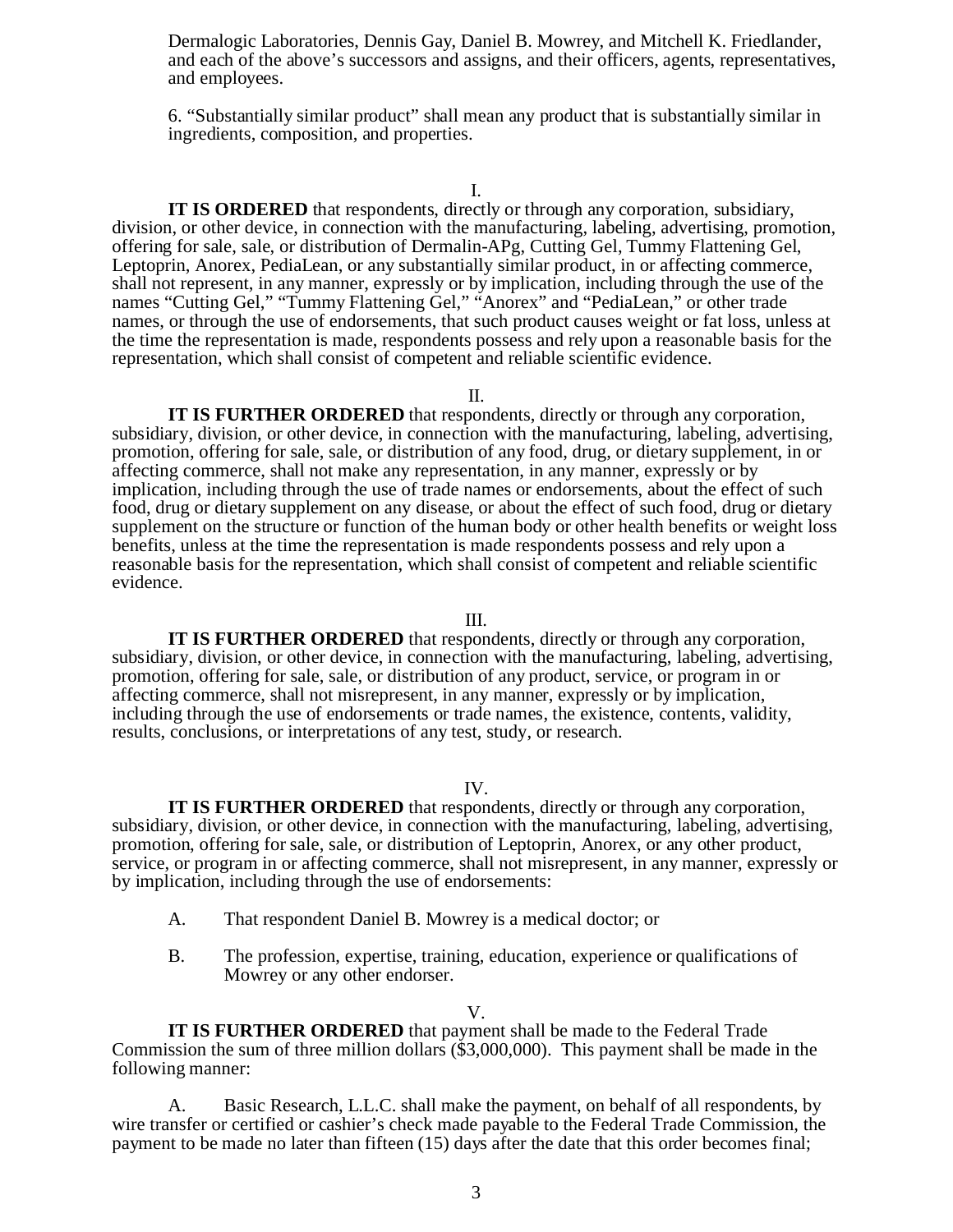*provided* that all respondents are primarily liable, jointly and severally, for the payment amount, including any default payment amount if the payment is in default, unless and until payment is made in full.

B. In the event of any default in payment, which default continues for ten (10) days beyond the due date of payment, the amount due, together with interest, as computed pursuant to 28 U.S.C. § 1961 from the date of default to the date of payment, shall immediately become due and payable.

C. The funds paid, together with any accrued interest, shall, in the discretion of the Commission, be used by the Commission to provide direct redress to purchasers of any of the products challenged in the complaint in connection with the acts or practices alleged in the complaint, and to pay any attendant costs of administration. If the Commission determines, in its sole discretion, that redress to purchasers of this product is wholly or partially impracticable or is otherwise unwarranted, any funds not so used shall be paid to the United States Treasury. Respondents shall be notified as to how the funds are distributed, but shall have no right to contest the manner of distribution chosen by the Commission. No portion of the payment as herein provided shall be deemed a payment of any fine, penalty or punitive assessment.

D. Respondents relinquish all dominion, control and title to the funds paid, and all legal and equitable title to the funds vests in the Treasurer of the United States and in the designated consumers. Respondents shall make no claim to or demand for return of the funds, directly or indirectly, through counsel or otherwise; and in the event of bankruptcy of either respondent, respondents acknowledge that the funds are not part of the debtor's estate, nor does the estate have any claim or interest therein.

## VI.

Nothing in this order shall prohibit respondents from making any representation for any drug that is permitted in labeling for such drug under any tentative final or final standard promulgated by the Food and Drug Administration, or under any new drug application approved by the Food and Drug Administration.

## VII.

Nothing in this order shall prohibit respondents from making any representation for any product that is specifically permitted in labeling for such product by regulations promulgated by the Food and Drug Administration pursuant to the Nutrition Labeling and Education Act of 1990.

## VIII.

**IT IS FURTHER ORDERED** that respondents Dennis Gay, Daniel B. Mowrey, and Mitchell K. Friedlander, for a period of ten (10) years after the date of issuance of this order, shall notify the Commission of the discontinuance of their current business or employment, or of their affiliation with any new business or employment. The notice shall include the respondents' new business address and telephone number and a description of the nature of the business or employment and their duties and responsibilities. All notices required by this Part shall be sent by certified mail to the Associate Director, Division of Enforcement, Bureau of Consumer Protection, Federal Trade Commission, 600 Pennsylvania Avenue, N.W., Washington, D.C. 20580.

# IX.

**IT IS FURTHER ORDERED** that respondents shall, for three (3) years after the last date of dissemination of any representation covered by this order, maintain and upon request make available to the Federal Trade Commission for inspection and copying:

- A. Copies of all advertisements and promotional materials containing the representation;
- B. All materials that were relied upon in disseminating the representation; and
- C. Any tests, reports, studies, surveys, demonstrations or other evidence in their possession or control that reasonably contradict, qualify or call into question the representation or the basis relied upon for the representation, including complaints and other communications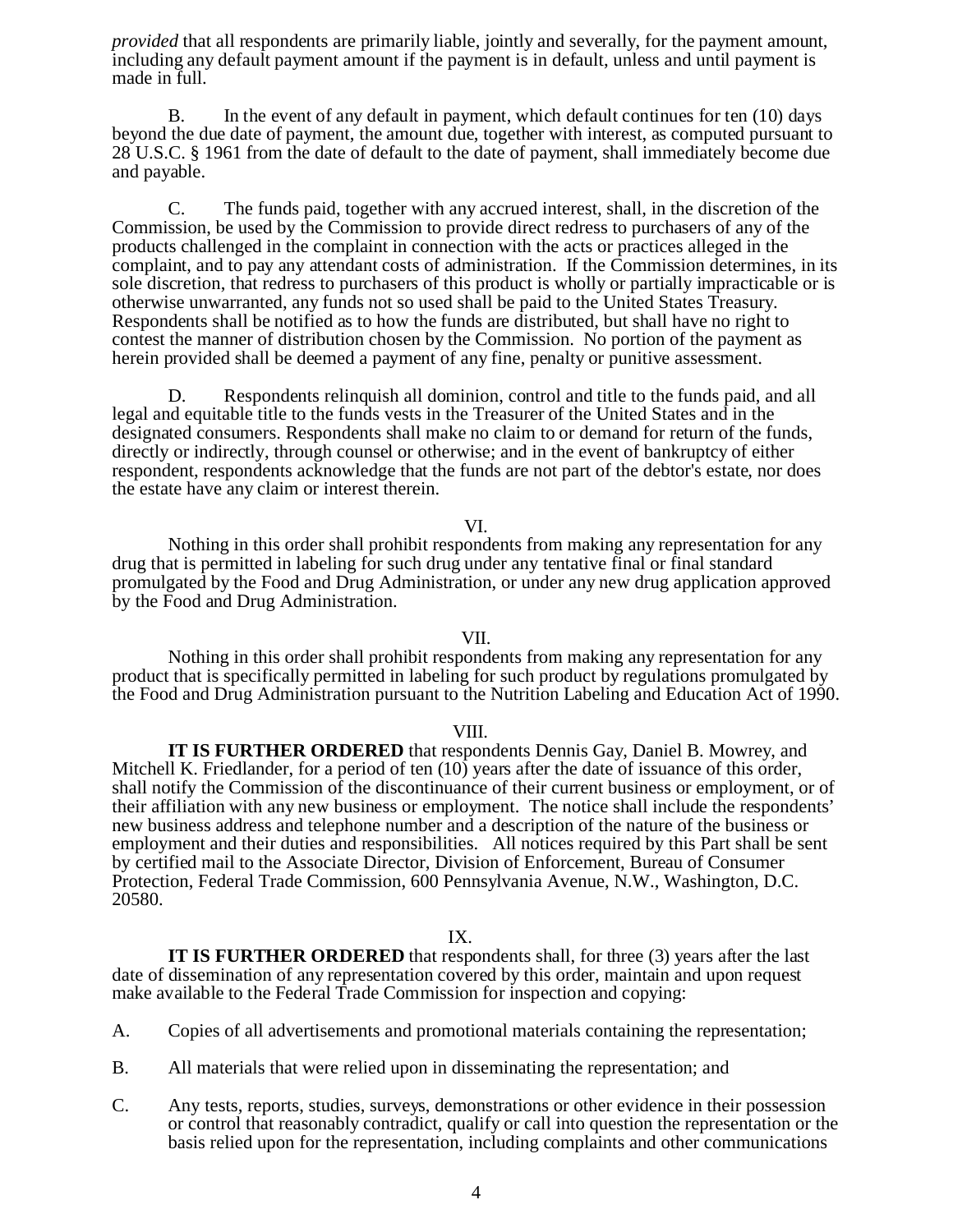with consumers or with governmental or consumer protection organizations.

X.

**IT IS FURTHER ORDERED** that respondents shall deliver a copy of this order to all current and future principals, officers, directors, and managers, and to all current and future employees, agents, and representatives having responsibilities with respect to the subject matter of this order, and shall secure from each such person a signed and dated statement acknowledging receipt of the order. Respondents shall deliver this order to current personnel within thirty (30) days after the date of service of this order, and to future personnel within thirty (30) days after the person assumes such position or responsibilities.

## XI.

**IT IS FURTHER ORDERED** that respondents shall notify the Commission at least thirty (30) days prior to any change in the respondent corporation(s) that may affect compliance obligations arising under this order, including but not limited to a dissolution, assignment, sale, merger, or other action that would result in the emergence of a successor corporation; the creation or dissolution of a subsidiary, parent, or affiliate that engages in any acts or practices subject to this order; the proposed filing of a bankruptcy petition; or a change in the corporate name or address. Provided, however, that, with respect to any proposed change in the corporation about which respondent learns less than thirty (30) days prior to the date such action is to take place, respondent shall notify the Commission as soon as is practicable after obtaining such knowledge. All notices required by this Part shall be sent by certified mail to the Associate Director, Division of Enforcement, Bureau of Consumer Protection, Federal Trade Commission, 600 Pennsylvania Avenue, N.W., Washington, D.C. 20580.

#### XII.

**IT IS FURTHER ORDERED** that respondents shall, within ninety (90) days after the date of service of this order, and at such other times as the Federal Trade Commission may require, file with the Commission a report, in writing, setting forth in detail the manner and form in which they have complied with this order.

#### XIII.

This order will terminate twenty (20) years from the date of its issuance, or twenty (20) years from the most recent date that the United States or the Federal Trade Commission files a complaint (with or without an accompanying consent decree) in federal court alleging any violation of the order, whichever comes later; provided, however, that the filing of such a complaint will not affect the duration of:

- A. Any Part in this order that terminates in less than twenty (20) years;
- B. This order's application to any respondent that is not named as a defendant in such complaint; and
- C. This order if such complaint is filed after the order has terminated pursuant to this Part.

Provided, further, that if such complaint is dismissed or a federal court rules that the respondent did not violate any provision of the order, and the dismissal or ruling is either not appealed or upheld on appeal, then the order will terminate according to this Part as though the complaint had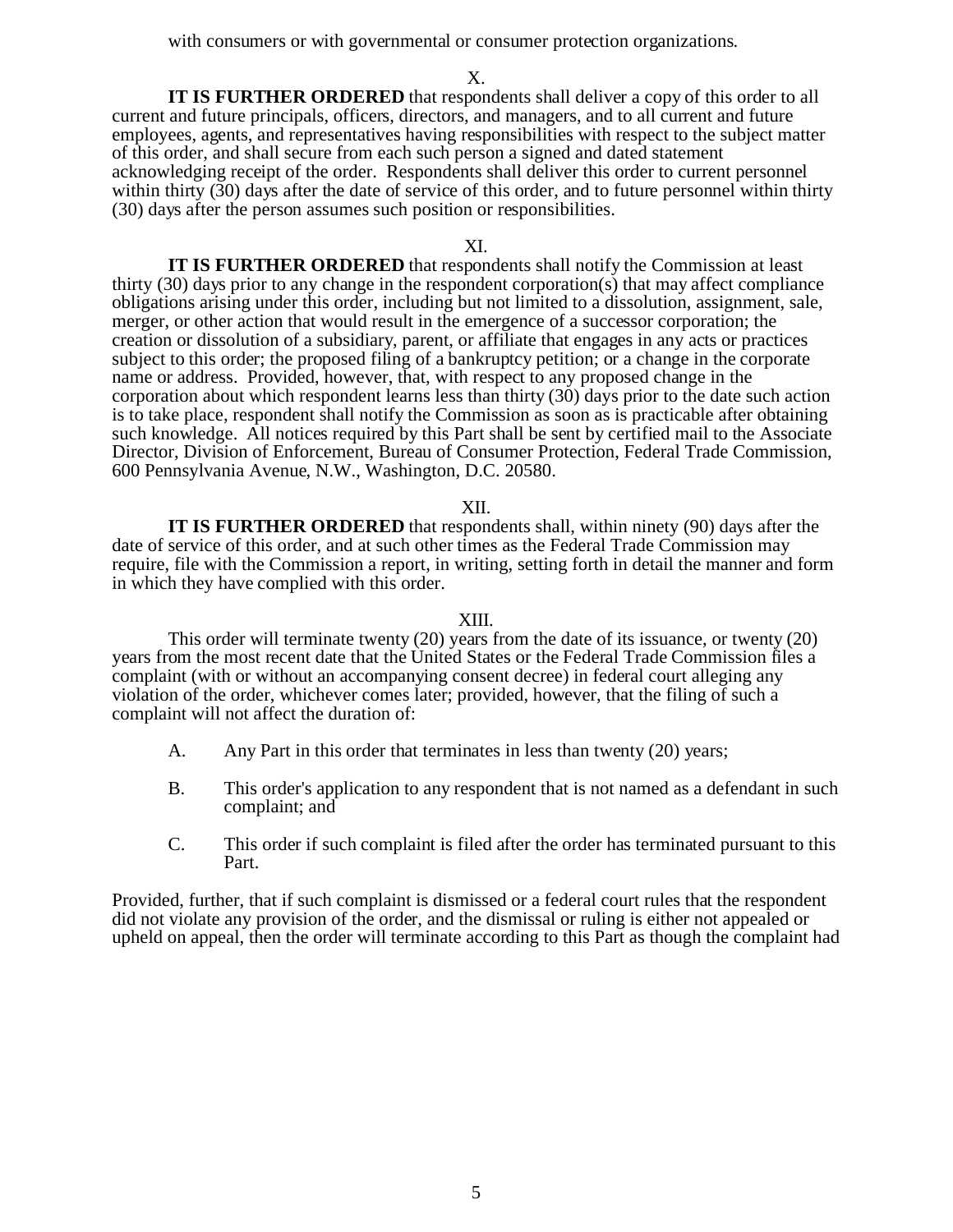never been filed, except that the order will not terminate between the date such complaint is filed and the later of the deadline for appealing such dismissal or ruling and the date such dismissal or ruling is upheld on appeal.

Signed this \_\_\_\_\_\_\_\_\_\_\_ day of \_\_\_\_\_\_, 2006.

By RESPONDENTS

\_\_\_\_\_\_\_\_\_\_\_\_\_\_\_\_\_\_\_\_\_\_\_\_\_\_\_\_\_\_ Dennis Gay Individually and as Manager of Corporate Respondents A.G. Waterhouse. LLC, BAN, LLC, Basic Research, LLC, Klein- Becker USA, LLC, Nutrasport, LLC, and Sovage Dermalogic Laboratories, LLC

\_\_\_\_\_\_\_\_\_\_\_\_\_\_\_\_\_\_\_\_\_\_\_\_\_\_\_\_\_\_ Daniel B. Mowrey

\_\_\_\_\_\_\_\_\_\_\_\_\_\_\_\_\_\_\_\_\_\_\_\_\_\_\_\_\_\_ Mitchell K. Friedlander c/o Compliance Department 5742 West Harold Gatty Dr. Salt Lake City, UT 84116 (801) 517-7000 (801) 517-7108 (fax) mkf555@msn.com Respondent *pro se* 

\_\_\_\_\_\_\_\_\_\_\_\_\_\_\_\_\_\_\_\_\_\_\_\_\_\_\_\_\_\_ Richard D. Burbidge Burbridge & Mitchell 215 S. State St., Suite 920 Salt Lake City, UT 84111 (801) 355-6677 (801) 355-2341 (fax) rburbidge@burbidgeandmitchell.com For Respondent Gay

\_\_\_\_\_\_\_\_\_\_\_\_\_\_\_\_\_\_\_\_\_\_\_\_\_\_\_\_\_\_

Jonathan W. Emord Emord & Associates, P.C. 1800 Alexander Bell Dr. #200 Reston, VA 20191 (202) 466-6937 (202) 466-6938 (fax) jemord@emord.com For Respondents A.G. Waterhouse, LLC, BAN, LLC, Basic Research, LLC, Klein- Becker USA, LLC, Nutrasport, LLC, and Sovage Dermalogic Laboratories, LLC